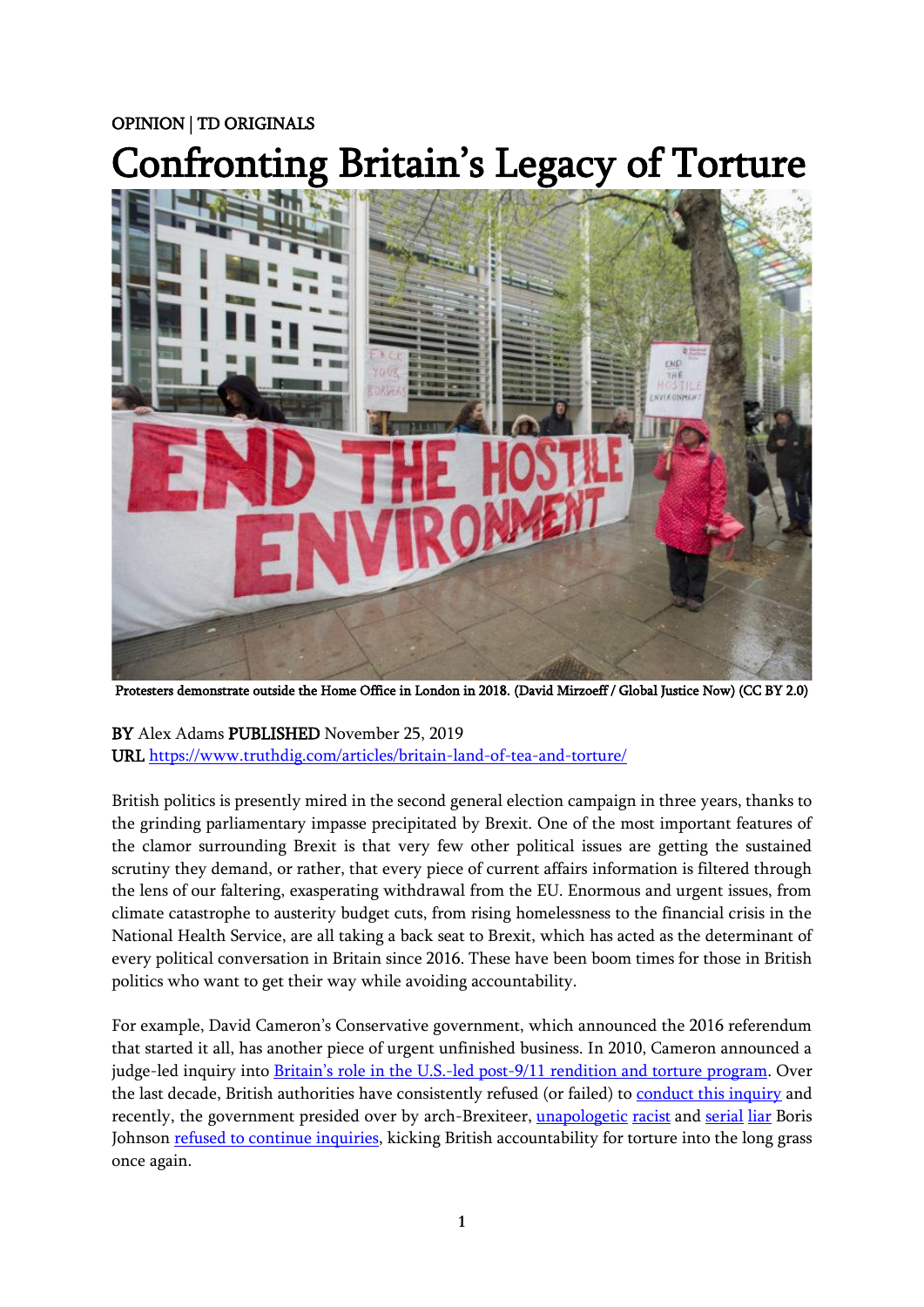There is a great deal of other torture news in Britain, some of it to do with our complicity in the torture program, much of it to do with historical abuses, some of it to do with our immigration detention system, all of it routinely buried under the agonizing slew of second-by-second analysis of Brexit. Last week, for instance, [allegations resurfaced that the UK military and government](https://www.middleeasteye.net/news/uk-ministers-and-military-accused-war-crimes-cover-iraq-and-afghanistan)  [ministers suppressed evidence of war crimes in Iraq and Afghanistan.](https://www.middleeasteye.net/news/uk-ministers-and-military-accused-war-crimes-cover-iraq-and-afghanistan) Three weeks ago, [a Nigerian](https://www.independent.co.uk/news/uk/home-news/nigerian-man-dead-detention-harmondsworth-immigration-removal-centre-home-office-a9103841.html)  [man was found dead in British immigration detention](https://www.independent.co.uk/news/uk/home-news/nigerian-man-dead-detention-harmondsworth-immigration-removal-centre-home-office-a9103841.html) in conditions of incarceration that human rights groups characterize as torture. A UN expert has argued that the treatment in British detention of Wikileaks founder Julian Assange [has amounted to psychological torture,](https://www.theguardian.com/media/2019/may/31/julian-assange-shows-psychological-torture-symptoms-says-un-expert) and this week has seen medical professionals emphasize [his need for treatment for the injuries and depression that have](https://www.cnbc.com/2019/11/25/julian-assange-doctors-say-wikileaks-founder-needs-medical-care-in-hospital.html)  [resulted from his stay in Belmarsh prison.](https://www.cnbc.com/2019/11/25/julian-assange-doctors-say-wikileaks-founder-needs-medical-care-in-hospital.html)

[Recently, a court in Belfast ruled that British treatment of Irish prisoners during the Troubles](https://www.rte.ie/news/courts/2019/0920/1077147-belfast-court-hooded-men/)  [should correctly be described as torture](https://www.rte.ie/news/courts/2019/0920/1077147-belfast-court-hooded-men/). One of Johnson's election pledges is to shield British [veterans from prosecution for murders committed during the Troubles in Ireland](https://politicshome.com/news/uk/political-parties/conservative-party/news/107887/boris-johnson-pledges-amend-human-rights). There's a debate over here about [whether MI5 should be required to abide by the law,](https://www.bbc.co.uk/sounds/play/m0009zbd?utm_content=buffer43622&utm_medium=social&utm_source=twitter.com&utm_campaign=buffer) which has led to credible allegations that the British Security Services are seeking to evade accountability for extrajudicial murder and torture. And of course, as a background to all of this, the Home Office's Hostile Environment policy [introduced by Theresa May](https://www.theguardian.com/uk-news/2018/sep/30/theresa-may-refuses-to-apologise-over-hostile-environment-scandal) has [made life for immigrants incredibly](https://www.ft.com/content/fd592a16-6c07-11e9-a9a5-351eeaef6d84)  [difficult](https://www.ft.com/content/fd592a16-6c07-11e9-a9a5-351eeaef6d84) and has seen [lifelong UK residents deported.](https://www.thelondoneconomic.com/news/theresa-may-we-can-deport-first-and-hear-appeals-later/19/04/) Torture remains a British problem, and we Brits need to be better at confronting it and dealing with it.

The root cause of this refusal to account for torture is a pathology in British life, of which Brexit is only the latest and wildest symptom. Britain has never honestly reckoned with itself over the precipitous and carnage-filled loss of its empire in the 20th century. Contemporary conversations about empire are routinely dominated by imperial nostalgia and amnesia, with little understanding of the crucial role played by violence, extortion, slavery and torture in our centuries-long global ascendancy. As a consequence, there is little understanding of why torture, as an issue that connects them all, still matters in today's Britain.

### Violence, Empire and Secrecy

"Torture is as British as suet pudding and red pillar-boxes." [Ian Cobain,](https://www.theguardian.com/books/2012/nov/23/cruel-britannia-ian-cobain-review) Cruel Britannia

We Brits, in general, are pretty poor at coming to terms with our imperial past, both in terms of what our centuries of global domination entailed and how that domination continues to have consequences in the present. British imperial amnesia manifests as a reluctance or inability—part failure, part refusal—to understand our imperial past in historical and political context. When the subject of empire comes up, it is generally considered both that the British empire was a benevolent project and that British decolonization was both regrettable and relatively painless. We may be aware of flashpoint events, such as the massacre of civilians in [Amritsar in 1919](https://www.theguardian.com/commentisfree/2019/apr/12/britain-amritsar-massacre-centenary-1919-india) or on Bloody [Sunday in Derry in 1972,](https://www.irishtimes.com/news/ireland/irish-news/explainer-what-happened-on-bloody-sunday-in-1972-1.3825614) but the general understanding is that events like these were discrete, shocking excesses, rather than acts that could more usefully be understood as part of a constant pattern of violent colonial policing.

In 2016, the market-research company [YouGov published a poll](https://www.theguardian.com/commentisfree/2016/jan/23/britain-empire-pride-poll) showing that "by three to one, British people think the British Empire is [something to be proud of rather than ashamed of.](https://yougov.co.uk/topics/politics/articles-reports/2014/07/26/britain-proud-its-empire)" Popular historians and broadcasters, generally of a right-wing persuasion, such as Niall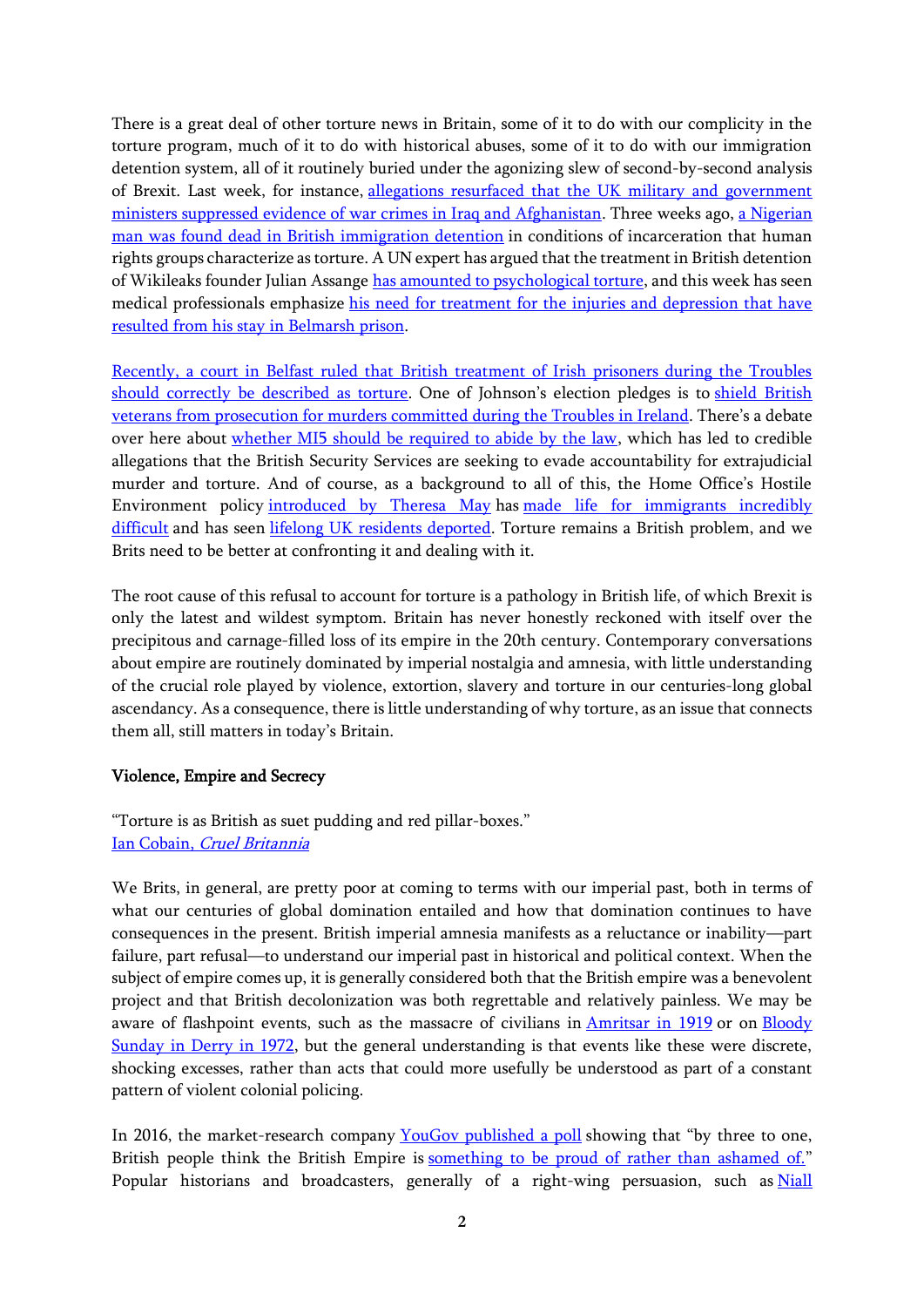[Ferguson,](http://www.niallferguson.com/journalism/history/why-we-ruled-the-world) [Jeremy Paxman](https://www.telegraph.co.uk/culture/tvandradio/9085936/Jeremy-Paxman-Our-empire-was-an-amazing-thing.html) and [Andrew Marr,](https://www.panmacmillan.com/authors/andrew-marr/a-history-of-modern-britain/9781509839667) have published tome after tome in the last decade without countenancing a serious consideration of the way that violence and coercion underpinned the establishment, daily running and dissolution of the British empire. Hip-hop musician and activist Akala, for example, writes in his book, *[Natives: Race and Class in the Ruins of Empire](https://www.theguardian.com/books/2018/may/24/natives-race-class-ruins-empire-akala-review)*, that "decolonisation may well turn out to have been the most significant historical process of the second half of the twentieth century, but you would never know this from mainstream historiography." (Here I'd like to insert an element of autobiography: I left my secondary education without any awareness that Britain had ever been an imperial power, let alone one of [the biggest slavers in](https://www.theguardian.com/world/2015/jul/12/british-history-slavery-buried-scale-revealed)  [history.](https://www.theguardian.com/world/2015/jul/12/british-history-slavery-buried-scale-revealed))

This ahistorical and reactionary understanding of empire is bolstered by the brasher proclamations of such public intellectuals as [Bruce Gilley](http://www.web.pdx.edu/~gilleyb/Colonialism.html) or [Nigel Biggar,](https://www.thetimes.co.uk/article/don-t-feel-guilty-about-our-colonial-history-ghvstdhmj) who are openly celebratory of what they describe as the virtues of the British empire. Gilley, for instance, wrote in a controversial 2017 article titled "The Case for Colonialism," that he was in favor of "the civilising mission without scare quotes" and that "Western and non-Western countries should reclaim the colonial toolkit and language as part of their commitment to effective governance and international order." Earlier this year, Conservative MP Jacob Rees-Mogg went so far as to defend the British use of concentrationary [incarceration during the Boer War](http://gladstonediaries.blogspot.com/2019/02/british-concentration-camps-response-to.html) on BBC's flagship political discussion show "Question Time," arguing, in his studied, arrogant drawl, that concentration camps designed to demoralize and starve their inhabitants were safe, comfortable and constructed in accordance with humanitarian principles.

Rees-Mogg's insouciant apologia for concentration camps is a particularly interesting—and shocking—case of the casual dismissal of colonial violence found throughout elite British political discourse. Our national blind spot is particularly pronounced, however, when it comes to the bloodshed of decolonization. As noted scholar of postcolonial Britain [Paul Gilroy](https://www.gold.ac.uk/honorands/paul-gilroy/) wrote in 2004, "[T]the mysterious evacuation of Britain's postcolonial conflicts from national consciousness has become a significant event in its own right." Britain's decolonizations were marked by torture to the extent that it can be seen as a characteristically colonial form of violence, in settings as diverse as Aden (today's Yemen), Cyprus, Kenya and Northern Ireland, to name but a few.

But Britain also has a long history of obscuring or withholding historical records of imperial [violence](https://www.belfasttelegraph.co.uk/news/northern-ireland/inquest-delays-embarrass-coroner-29986110.html)—[even, at times, deliberately destroying archival materials](https://www.theguardian.com/news/2016/aug/18/uncovering-truth-british-empire-caroline-elkins-mau-mau)—and as a consequence, mainstream accounts of Britain's geopolitical role and colonial history [remain generally positive.](https://www.jacobinmag.com/2016/11/british-empire-kenya-oman-ireland-state-secrecy) In ordinary conversations, people are much more likely to mention our infrastructure projects abroad ("We gave them the railways") than they are to acknowledge the systematic racism and violence that underwrote British power, as though we built the railways in India out of a sense of benevolent generosity toward the local population rather than to facilitate our extractivist pillage of the subcontinent.

It is true that a growing body of academics, journalists and writers, such as Priyamvada Gopal, Kim Wagner, Brian Drohan, Darius Rejali, Catherine Elkins, Bob Brecher, Ruth Blakely, Sam Raphael and Ian Cobain, have been conducting extraordinary research aiming to reorient the conversation about colonial violence, empire, anticolonialism and British innovations in the systematic use of torture as a tactic of imperial government. Nonetheless, torture features in our national political conversations at best as a side issue, as something that somehow does not really involve us.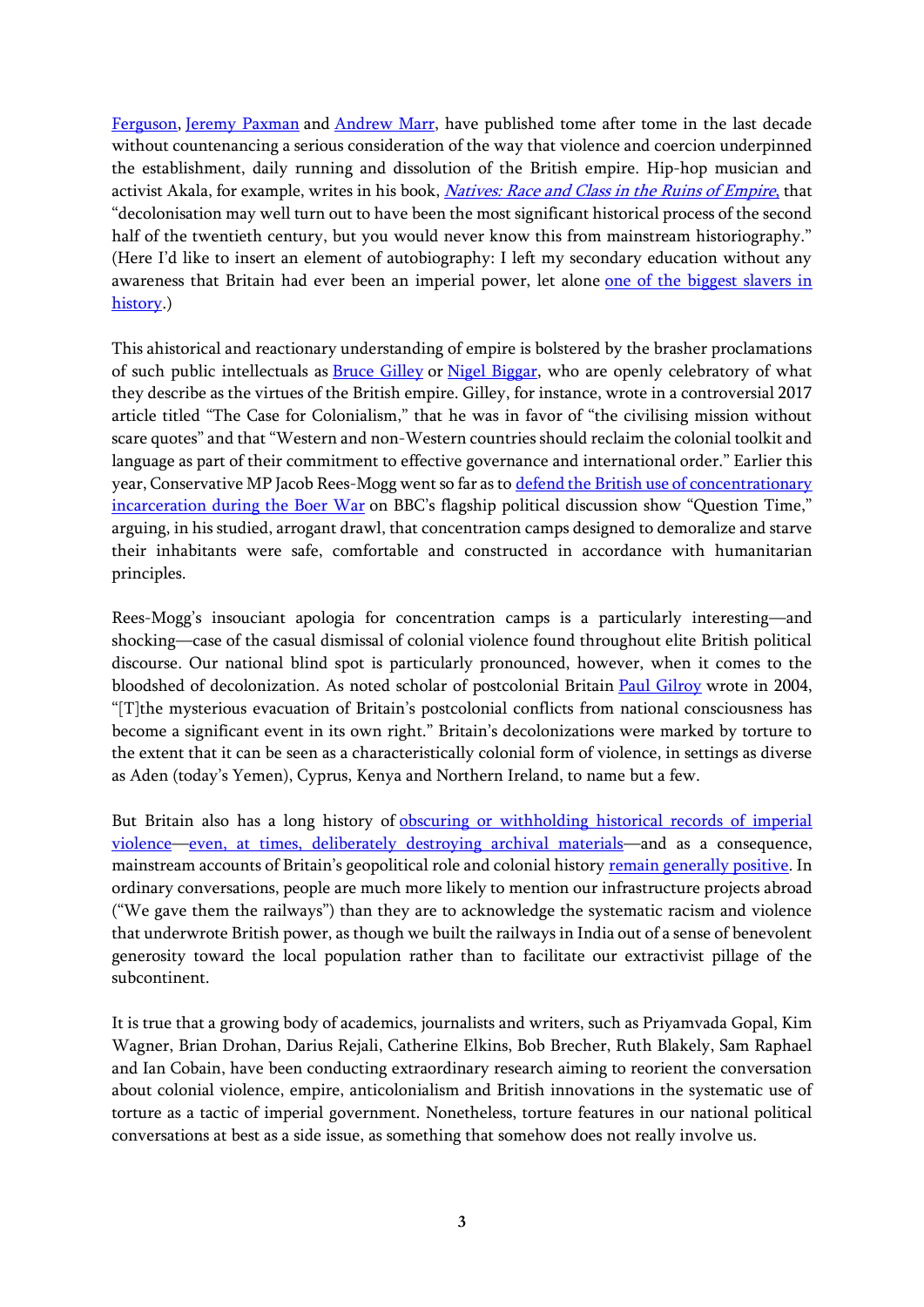#### Where Is the British Torture Debate?

Other democracies with histories of torture and other human rights violations, such as the U.S. and France, have conducted high-profile and often bitterly acrimonious public debates over torture. As I have [written](https://www.atadamswriting.com/political-torture-in-popular-cultur) [elsewhere,](https://www.atadamswriting.com/how-to-justify-torture) these debates have often played out through culture. In 1960s France, for example, public intellectuals such as [Henri Alleg,](https://ir.uiowa.edu/cgi/viewcontent.cgi?article=1023&context=iowa-historical-review) Jean-Paul Sartre and [Albert Camus](https://www.popmatters.com/171858-algerian-chronicles-by-albert-camus-2-2495753801.html) took highprofile positions in the debate over the systematic torture that the French military was committing in the course of its long colonial war in Algeria.

More influential, perhaps, was ex-paratrooper [Jean Lartéguy'](https://slate.com/culture/2011/01/jean-larteguy-s-the-centurions-it-s-coming-back-into-print.html)s novel, *The Centurions*, written in 1960 at the height of the war. The novel won the prestigious Prix Ève-Delacroix and sold over half a million copies, so it was one of the defining texts of the Algerian conflict in terms of the effects it would have on the ways that French colonial violence was publicly interpreted. Its major contribution to the world has been a particularly powerful and influential dramatization of the [ticking-bomb scenario,](https://www.atadamswriting.com/how-to-justify-torture) a justification for emergency torture in which countless innocent lives are saved when French soldiers torture a terrorist into revealing the locations of 15 bombs scattered throughout Algiers. By narrating this thought experiment as a compelling story, this novel was able to popularize the justification for torture to the extent that it became one of the determining dimensions of the political debate in France at the time. In contrast, other forms of cultural production that explored the issue of torture from a position that was less sympathetic to the French military, such as Jean-Luc Godard's *[Le Petit Soldat](https://www.youtube.com/watch?v=SS1qNnW3XF8)*, Alleg's torture memoir, *The Question*, or Gillo Pontecorvo's anticolonial classic *[The Battle of Algiers](https://www.youtube.com/watch?v=Tb-OBWU4qY4)*, were expressly censored by the French government. The division, violence and unrest of the period of French decolonization, of which the debate over torture was vitally emblematic, led to crises in public life and the end of the Fourth Republic.

Similar cultural dynamics played out in the U.S. after 9/11. Thrillers like [24](https://www.theguardian.com/media/2006/jan/10/usnews.comment), [Daredevil](https://chasemagnett.wordpress.com/2015/04/13/daredevil-torture-and-the-importance-of-context/), [Unthinkable](https://www.youtube.com/watch?v=EndOqeO7xOY) and *[Zero Dark Thirty](https://time.com/3627694/torture-report-zero-dark-thirty/)* have positioned torture as necessary and effective by telling stories remarkably similar to The Centurions. Grizzled, combat-worn heroes who know how the world *really* works commit torture and save the world by doing the dirty work. Anti-torture thrillers have appeared, too, ensuring that the debate at least appears more nuanced in  $21<sup>st</sup>$ -century America than in 1960s France. Consider, for instance, *[Rendition](https://www.youtube.com/watch?v=IaK-HKIdv1E), [Extraordinary Rendition](https://www.youtube.com/watch?v=VHMLFCxhyu8)* or *The* [Report](https://www.youtube.com/watch?v=VHmn9U3c0zA).

But Britain's record of torture has not attracted as much public discussion. The only comparable literary narrative about Britain that I have been able to locate is Robert Ruark's *[Something of Value](https://www.kirkusreviews.com/book-reviews/robert-ruark/something-of-value/)*, a long, brutal novel about the violent British response to the Kenyan Mau Mau uprising that uses the unsavory and dehumanizing central metaphor that counterinsurgency in Kenya was another form of big-game hunting. But Ruark was an American; British writers dared not make such openly racist and violently triumphalist literary statements. Major writers of the period of decolonization, such as Graham Greene, Ian Fleming and John le Carré, did not investigate or tell stories about British torture, often preferring instead to focus their attention on the torture committed by the Soviet Union in the course of the Cold War.

It might also be tempting to argue that Britain is rhetorically inoculated from its own history of torture through the circulation of uncritically patriotic narratives, such as the ever-expanding James Bond franchise. After all, Bond shows us the best of Britain, projecting strength, style and sex appeal, and only ever suffering torture, never inflicting it. It is more accurate, though, to say instead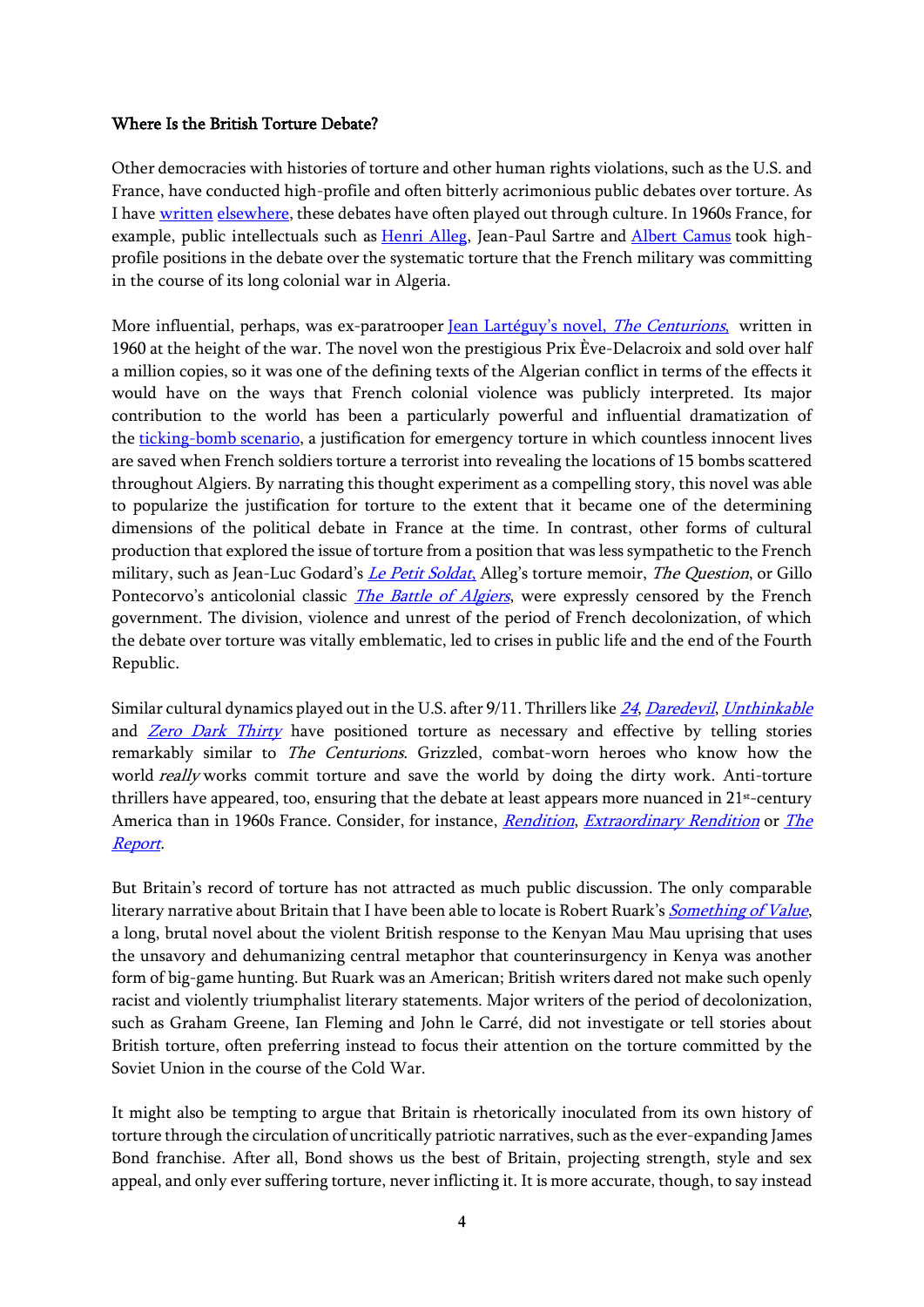that torture is positioned, in much mainstream British discourse that addresses the issue, as not a British problem or as something that Britain simply does not do.

### Why? Back to Brexit

The British attitude to torture—a mixture of coy denial, willful ignorance and sordidly enthusiastic perpetration—is connected to Brexit much more intimately than is apparent at first flush. One of the major attractions of Brexit for "Leave" voters was the idea that, after the great liberation of Brexit, Britain would no longer be bound by the rules of the European Convention on Human Rights, long seen by British Conservatives as an unnecessary impediment to British sovereignty. Indeed, Tory Prime Ministers Cameron and May repeatedly promised to [tear up](https://www.independent.co.uk/news/uk/politics/theresa-may-human-rights-act-repeal-brexit-echr-commons-parliament-conservatives-a8734886.html) or [replace](https://www.independent.co.uk/news/uk/politics/conservative-party-conference-cameron-announces-plans-to-scrap-human-rights-act-9767435.html) the Human Rights Act, which integrates the ECHR into British law; May in particular was keen to [disregard human rights legislation in the pursuit of her security agenda.](https://www.theguardian.com/politics/2017/jun/06/theresa-may-rip-up-human-rights-laws-impede-new-terror-legislation) There is a strong case to be made both that the freedom to withdraw human rights from people—in particular (but not exclusively) terrorism suspects, that is, those the authorities are most likely to want to torture was one of the major attractions of Brexit, and that Brexit will make Britain's human rights record worse.

For example, [the Equality and Human Right](https://www.equalityhumanrights.com/sites/default/files/convention-against-torture-in-the-uk-update-report-may-2019.pdf)s Commission's 2019 report states that "the removal of the EU Charter of Fundamental Rights from domestic law through the EU Withdrawal Act may result in a loss or weakening of some rights protections (for example, Article 1 on human dignity). In addition, the U.K.'s future extradition arrangements with the EU and future funding to prevent violence against children, young people, women and other groups at risk, and for women's services, including for victims of domestic violence, remain uncertain." Yet "Leave" voters are more likely to assert that the desire to scrap human rights legislation has more to do with undoing regulatory integration with the EU than it is about stripping rights from terror suspects—as though the two reactionary impulses could not coexist.

Northern Ireland also presents an interesting case. The province remains part of the British union, but every attempt so far to negotiate a Brexit deal seems to have been conducted in arrogant ignorance and contempt of the historical circumstances and colonial dynamics unique to the region that charge the issue with a very urgent, life-and-death significance. A hard border in Ireland would likely have terrible consequences for the population of the six counties, but our government seems not only not to care about this but not even to entertain a cursory understanding of it.

This discussion of Brexit, partition and human rights is important enough. But it misses the bigger picture: The fact remains that in Britain, torture is a big elephant in the room, bigger, even, than this election and bigger than Brexit. Torture is an issue that synthesizes historical injustice, continuing complicity, foreign policy and domestic politics, our human rights record and our political, moral and ethical values today. In particular, it is significant that torture is difficult to integrate into the antagonistic idiom of most political talk, which tends to focus on the electoral and managerial matters of whether one party or another should be voted for. This is because torture is one of those rare issues on which there is a bipartisan consensus: Both major ruling parties in Britain, the Labour Party as much as the Conservatives, are historically complicit in it. It may be the Conservative Party's Rees-Mogg defending concentration camps and its Boris Johnson quietly closing down the torture inquiry, but it was Tony Blair's Labour Party that took us to war in Iraq and [allowed British airports to be used](https://www.therenditionproject.org.uk/) for extraordinary renditions.